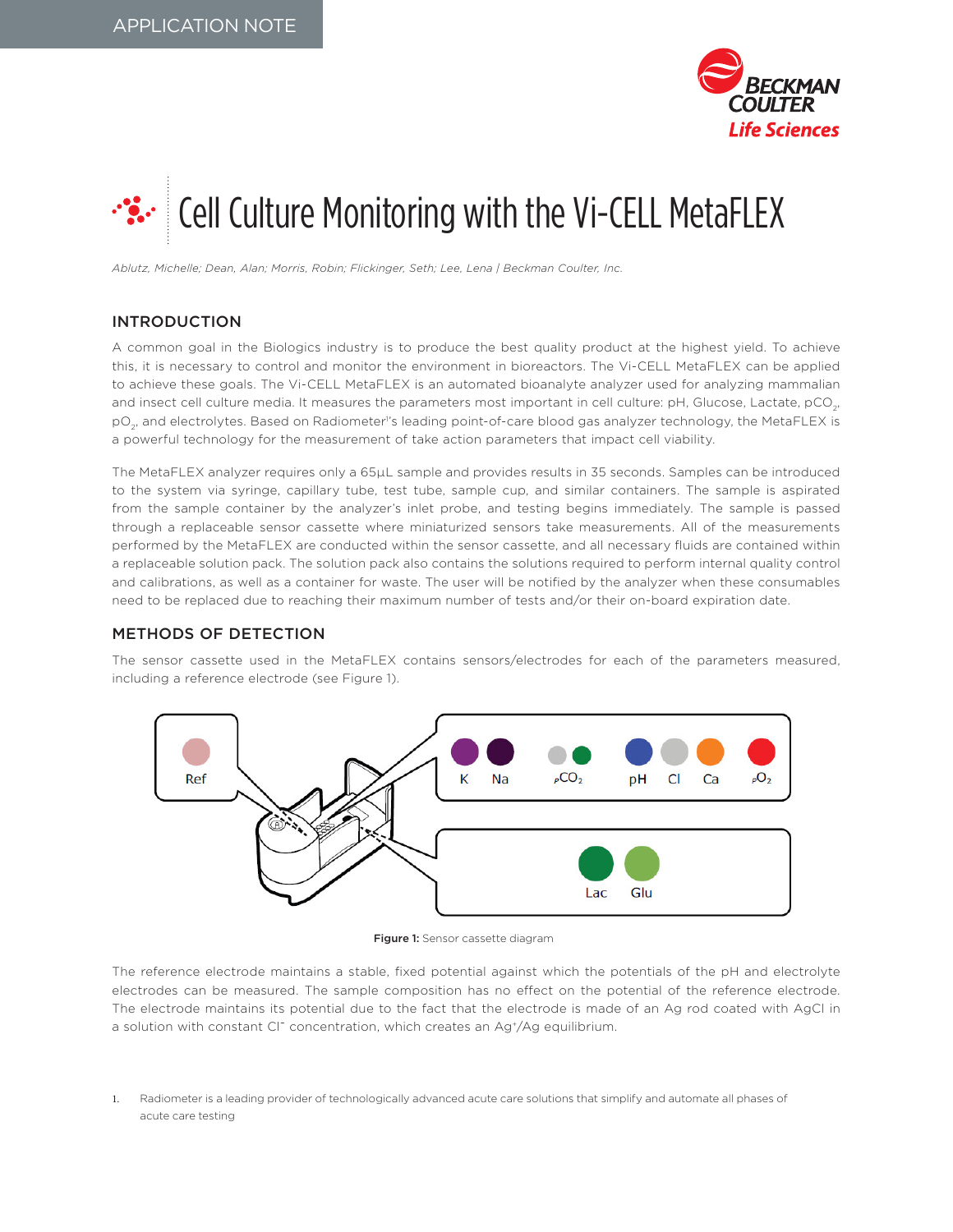A diagram of the reference electrode is provided below (see Figure 2).



1. Membrane - Interface to the sample

2. Electrolyte solution - Acts as a salt-bridge solution that maintains an electrical contact between the electrode and the sample

**3.** Electrode - Provides the contact between the electrolyte and the electrical contact

4. Electrical contact - The point of electrical contact between

The analyzer utilizes a variety of measurement methods to measure the parameters of interest:

Potentiometry: Measures electrical potential. Used for pH, pCO<sub>2</sub>, and electrolyte measurements

Amperometry: Measures the magnitude of an electrical current. Used when evaluating Glucose and Lactate concentrations

**Optical pO<sub>2</sub> sensor:** Used to detect  $pO<sub>2</sub>$ 

Spectrophotometry: Measures the absorption spectrum for parameters related to whole blood

The pH, electrolyte, and pCO<sub>2</sub> sensors are all of solid state design with a PVC (polyvinyl chloride) membrane, with the exception of the Cl<sup>-</sup> sensor which has an epoxy membrane. The sensors utilize potentiometry by measuring the electric potential, or voltage, between the solid state contact of the sensor and the reference electrode. The potentiometric sensors all have slightly different designs, but the concepts are the same.



- 1. Membrane Ion-selective membrane that is in direct contact with the sample or calibration solution and that is sensitive to a certain ion, e.g. the H<sup>+</sup> ions
- 2. Solid-state contact the point of electrical and ionic contact with the membrane
- **3.** Electrical contact The point of electrical contact between the sensor and the analyzer
- 4. Sensor base The structural platform on which the sensor

Amperometry is used to measure the glucose and lactate concentrations. In principle, the metabolite sensors are measuring the differences in potential along an electrode chain, and relating it to the concentration of the metabolite that is either being oxidized or reduced at the anode or cathode in the electrode chain.

A constant polarization voltage is applied to the electrode chain, and the current is measured by an amperemeter. As the glucose and lactate molecules are introduced to the sensor, they are converted to gluconic acid and pyruvate, respectively, along with H<sub>2</sub>O<sub>2</sub>. When a potential is applied to the electrode chain, the oxidation of H<sub>2</sub>O<sub>2</sub> produces an electrical current proportional to the amount of  $H_2O_2$ , which is directly related to the amount of glucose/lactate.



Figure 4: Glucose and Lactate sensor diagram

- 1. Biocompatible layer Biocompatible layer
- 2. Outer membrane Outer membrane permeable to glucose/lactate - diffusion control
- 3. Enzyme layer Contains glucose/lactate oxidase
- 4. Inner membrane Cellulose acetate
- 5. Reference Ag/AgCl electrode
- 6. Anode Platinum electrode
- 7. Cathode Platinum electrode
- 8. Sensor base The structural platform on which the sensor is formed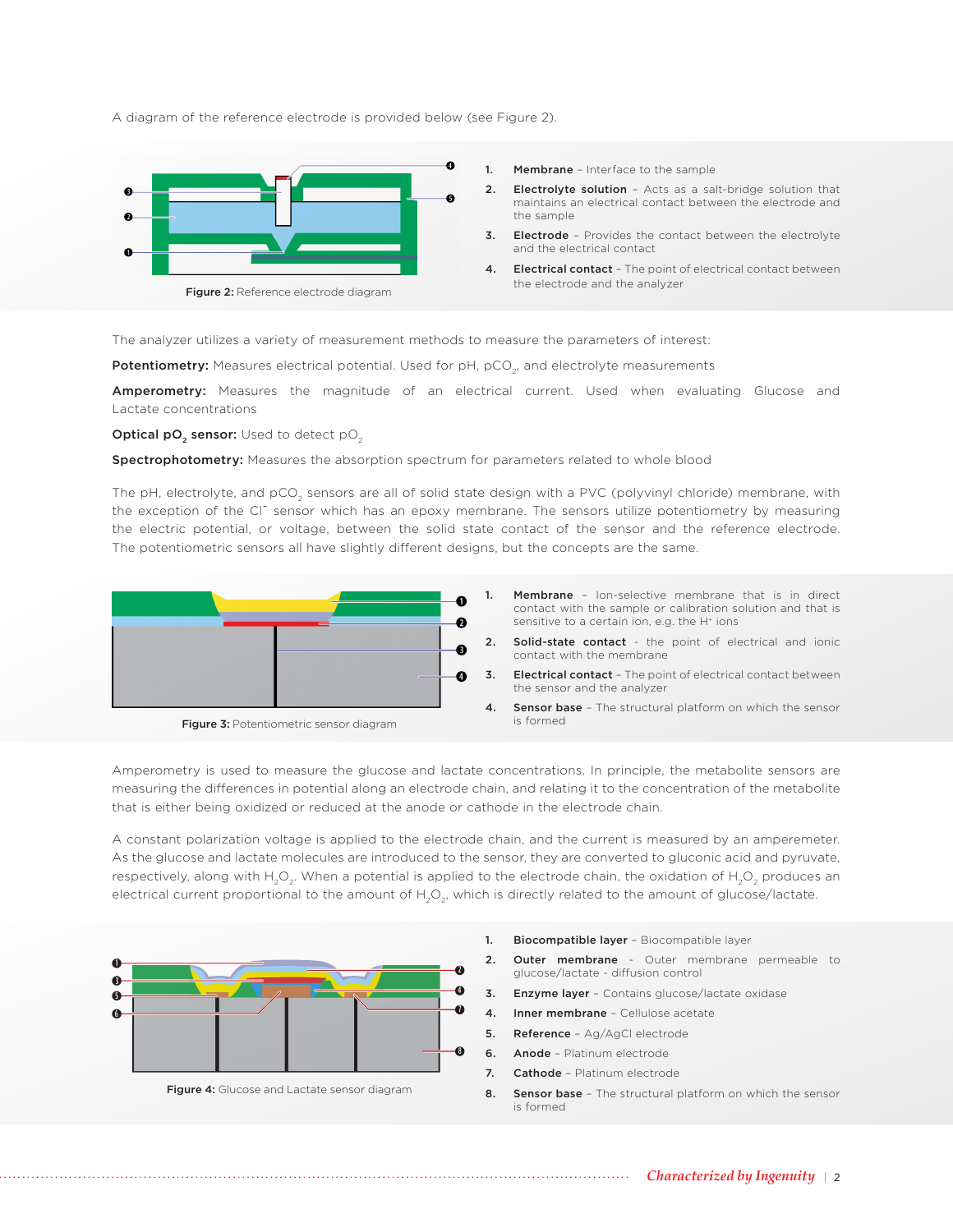The pO<sub>2</sub> sensor is significantly different from the other sensors, since it uses an optical system. Its measurement principle is based on the ability of oxygen to reduce the intensity and time constant of the phosphorescence from a phosphorescent dye that comes in contact with the sample



The light emitted by the green LED is reflected by a dichroic mirror onto the  $pO<sub>2</sub>$  sensor. Red light is emitted back through the dichroic mirror and onto a photodetector. The photodectector then sends the electrical signals, which are proportional to the intensity of the light, to the analog/digital converter and the data processing unit that calculates the  $pO<sub>2</sub>$  concentration

# MetaFLEX RESULT FORMAT

The analyzer provides the results in a readable format on-screen and/or printed. Data logs are stored on-board for samples, quality control, and calibration results, as well as the activities of the analyzer. Results and data logs may also be exported.When exported from the analyzer, the data log files are in a .csv format, which allows for versatility when it comes to what types of programs can read the files.

# RELIABILITY, ACCURACY, AND PRECISION

As mentioned previously, the Qualicheck 5+ series solutions can be used to perform external quality control on the MetaFLEX. These solutions can be used to test the accuracy and precision of the system. The Qualicheck solutions are contained in 2mL glass ampoules and have expected values and acceptable ranges for each of the MetaFLEX parameters. The expected values and ranges can be found on the data sheet provided with the solutions. It is important to use a new Qualicheck ampoule for each external run, as exposing the solution to air can compromise the  $pO<sub>2</sub>$ ,  $pCO<sub>2</sub>$  and  $pH$  values.

To demonstrate the performance and high correlation between instruments, results are provided from two Vi-CELL MetaFLEX units analyzing Qualicheck5+ levels 1-3. A total of three runs for each level were conducted. A fresh ampoule was used for each measurement. The values for each parameter from each level were averaged and were determined to have either passed or failed based on whether the average result fell within the expected range of values. The coefficients of variation (CV) for each parameter were tabulated in order to demonstrate the precision of the results.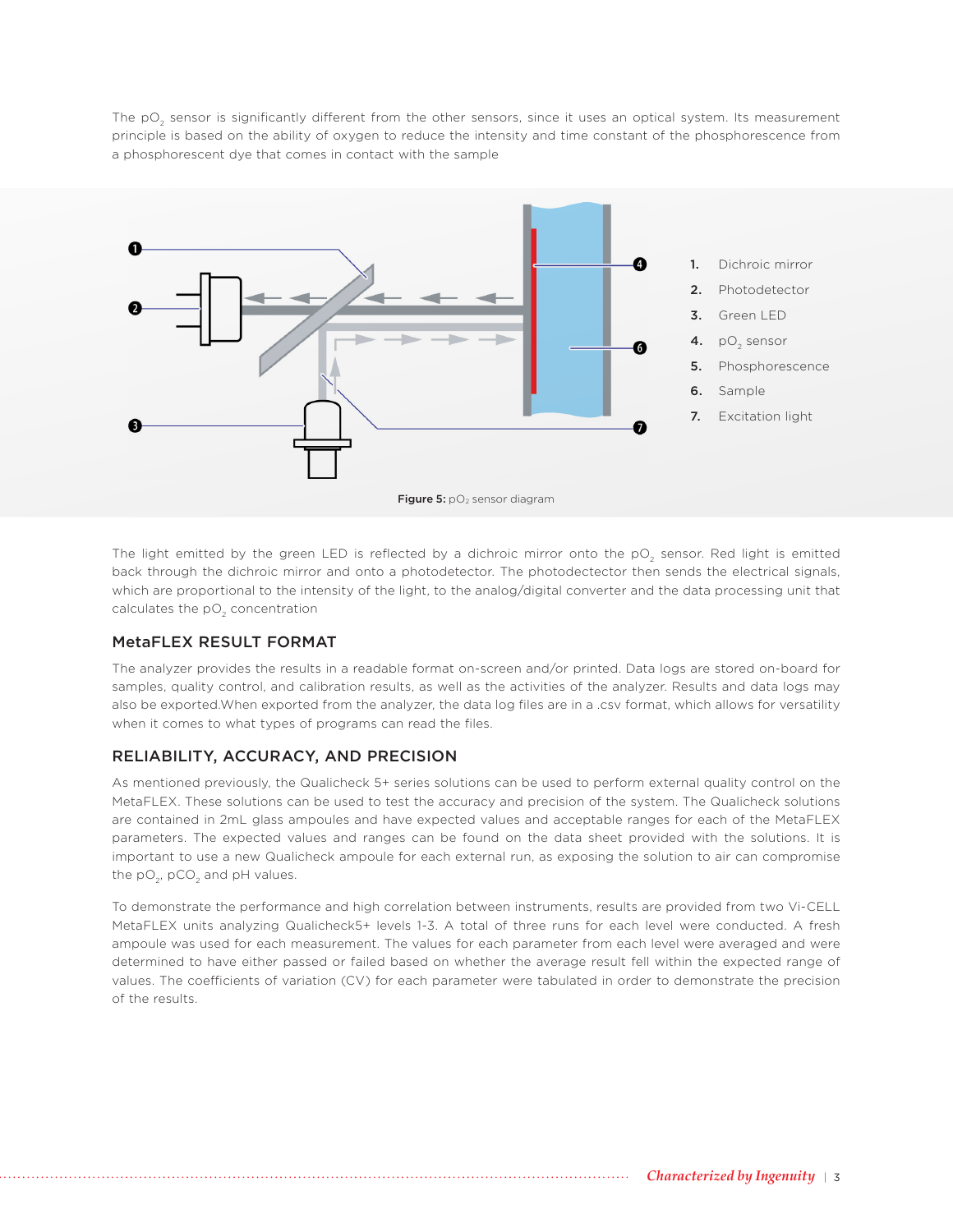# Qualicheck5+ Testing Results on Unit 1:

Table 1. Qualichek Level 1 data - Unit 1

|                   | Qualicheck Level 1 - Lot 144<br>Expiration Date: 09-2017 |              |            |            |        |                   |                |       |  |  |
|-------------------|----------------------------------------------------------|--------------|------------|------------|--------|-------------------|----------------|-------|--|--|
| <b>Parameters</b> |                                                          | Mid<br>Range | <b>Min</b> | <b>Max</b> | Result | Average<br>Result | <b>Std Dev</b> | %CV   |  |  |
| pH                |                                                          | 7.07         | 7.05       | 7.09       | Pass   | 7.07              | 0.001          | 0.01% |  |  |
| pCO <sub>2</sub>  | mmHq                                                     | 71.0         | 66.0       | 76.0       | Pass   | 67.90             | 0.100          | 0.15% |  |  |
| pO <sub>2</sub>   | mmHg                                                     | 152          | 142        | 162        | Pass   | 157.67            | 1.528          | 0.97% |  |  |
| $cK^{+}$          | mmol/L                                                   | 1.8          | 1.5        | 2.1        | Pass   | 1.70              | 0.000          | 0.00% |  |  |
| $cNa+$            | mmol/L                                                   | 162          | 158        | 166        | Pass   | 162.00            | 0.000          | 0.00% |  |  |
| $cCa2+$           | mmol/L                                                   | 1.00         | 0.90       | 1.10       | Pass   | 0.98              | 0.000          | 0.00% |  |  |
| CCI               | mmol/L                                                   | 121          | 115        | 127        | Pass   | 123.00            | 0.000          | 0.00% |  |  |
| cGlucose          | g/L                                                      | 0.26         | 0.18       | 0.36       | Pass   | 0.29              | 0.006          | 2.01% |  |  |
| cLactate          | g/L                                                      | 0.38         | 0.32       | 0.43       | Pass   | 0.40              | 0.000          | 0.00% |  |  |

## Table 2. Qualicheck Level 2 data - Unit 1

| Qualicheck Level 2 - Lot 147<br>Expiration Date: 09-2017 |        |                  |       |                |               |                          |                |       |  |  |
|----------------------------------------------------------|--------|------------------|-------|----------------|---------------|--------------------------|----------------|-------|--|--|
| <b>Parameters</b>                                        |        | <b>Mid Range</b> | Min   | <b>Max</b>     | <b>Result</b> | Average<br><b>Result</b> | <b>Std Dev</b> | %CV   |  |  |
| pH                                                       |        | 7.395            | 7.375 | 7.415          | Pass          | 7.39                     | 0.001          | 0.01% |  |  |
| pCO <sub>2</sub>                                         | mmHg   | 40.9             | 37.9  | 43.9           | Pass          | 40.53                    | 0.252          | 0.62% |  |  |
| pO <sub>2</sub>                                          | mmHg   | 101              | 93    | 109            | Pass          | 106.33                   | 0.577          | 0.54% |  |  |
| $cK^+$                                                   | mmol/L | 3.7              | 3.4   | $\overline{4}$ | Pass          | 3.70                     | 0.000          | 0.00% |  |  |
| $cNa+$                                                   | mmol/L | 142              | 138   | 146            | Pass          | 141.00                   | 0.000          | 0.00% |  |  |
| $cCa2+$                                                  | mmol/L | 0.53             | 0.43  | 0.63           | Pass          | 0.52                     | 0.000          | 0.00% |  |  |
| cCl                                                      | mmol/L | 96               | 90    | 102            | Pass          | 98.00                    | 0.000          | 0.00% |  |  |
| cGlucose                                                 | g/L    | 1.02             | 0.88  | 1.17           | Pass          | 1.01                     | 0.006          | 0.57% |  |  |
| cLactate                                                 | g/L    | O.15             | 0.10  | O.19           | Pass          | O.15                     | 0.006          | 3.94% |  |  |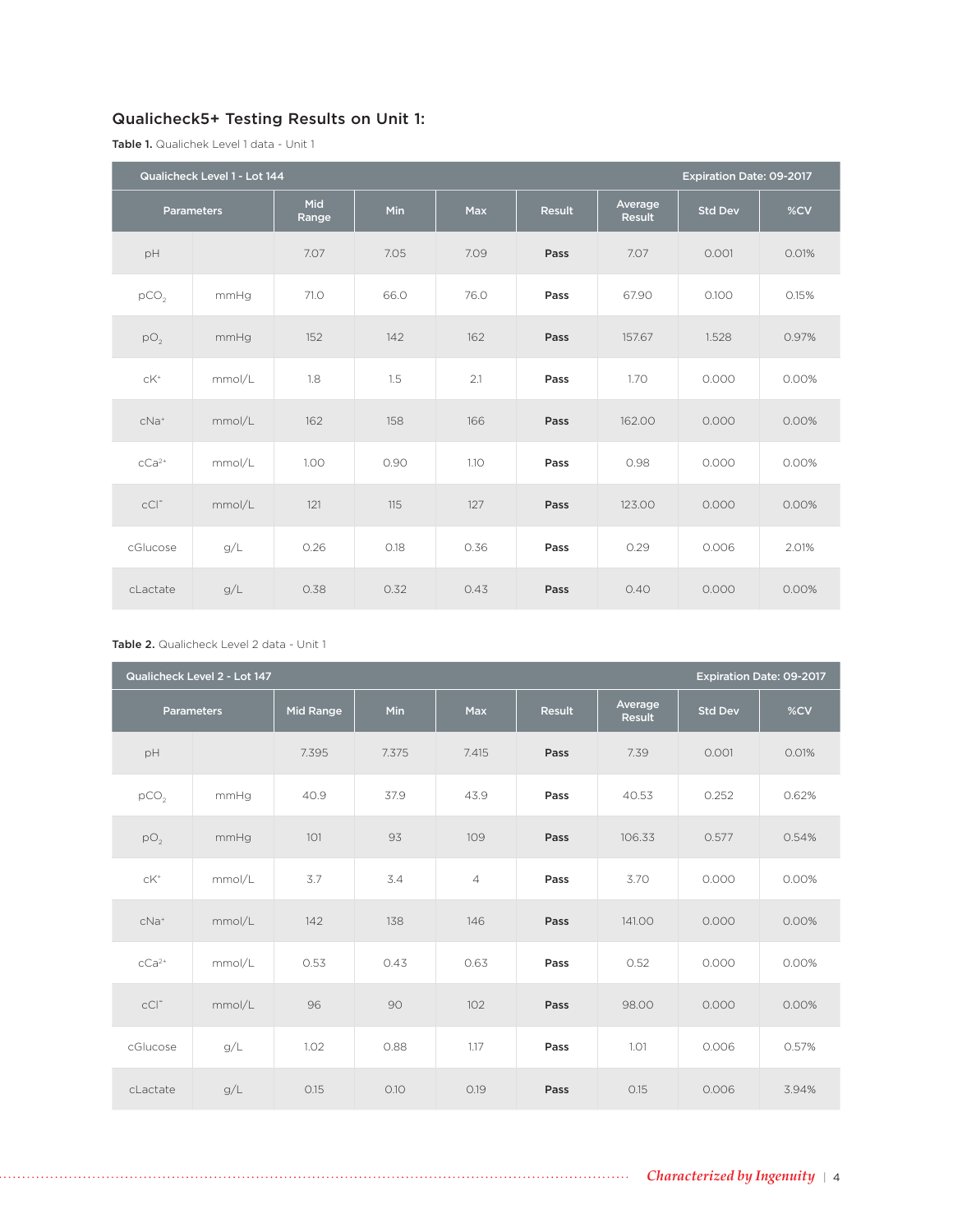#### Table 3. Qualicheck Level 3 data - Unit 1

|                  | Qualicheck Level 3 - Lot 143<br>Expiration Date: 01-2018 |                  |       |            |               |                   |                |       |  |  |  |
|------------------|----------------------------------------------------------|------------------|-------|------------|---------------|-------------------|----------------|-------|--|--|--|
|                  | <b>Parameters</b>                                        | <b>Mid Range</b> | Min   | <b>Max</b> | <b>Result</b> | Average<br>Result | <b>Std Dev</b> | %CV   |  |  |  |
| pH               |                                                          | 7.583            | 7.558 | 7.608      | Pass          | 7.58              | 0.001          | 0.01% |  |  |  |
| pCO <sub>2</sub> | mmHq                                                     | 22.6             | 20.1  | 25.1       | Pass          | 22.20             | 0.000          | 0.00% |  |  |  |
| pO <sub>2</sub>  | mmHg                                                     | 54.6             | 44.6  | 64.6       | Pass          | 55.40             | 0.954          | 1.72% |  |  |  |
| $cK^+$           | mmol/L                                                   | 5.5              | 5.2   | 5.8        | Pass          | 5.40              | 0.000          | 0.00% |  |  |  |
| $cNa+$           | mmol/L                                                   | 127              | 123   | 131        | Pass          | 127.00            | 0.000          | 0.00% |  |  |  |
| $cCa2+$          | mmol/L                                                   | 0.37             | 0.27  | 0.47       | Pass          | 0.37              | 0.006          | 1.55% |  |  |  |
| CCI              | mmol/L                                                   | 65               | 59    | 71         | Pass          | 64.00             | 0.000          | 0.00% |  |  |  |
| cGlucose         | g/L                                                      | 2.40             | 2.07  | 2.72       | Pass          | 2.45              | 0.006          | 0.24% |  |  |  |
| cLactate         | g/L                                                      | 0.93             | 0.82  | 1.05       | Pass          | 0.97              | 0.006          | 0.60% |  |  |  |

# Qualicheck 5+ Testing Results on Unit 2:

Table 4. Qualicheck Level 1 data - Unit 2

|                   | Qualicheck Level 1 - Lot 144 |                  |       |            | <b>Expiration Date: 04-2018</b> |                          |                |       |  |
|-------------------|------------------------------|------------------|-------|------------|---------------------------------|--------------------------|----------------|-------|--|
| <b>Parameters</b> |                              | <b>Mid Range</b> | Min   | <b>Max</b> | <b>Result</b>                   | Average<br><b>Result</b> | <b>Std Dev</b> | %CV   |  |
| pH                |                              | 7.067            | 7.047 | 7.087      | Pass                            | 7.07                     | 0.002          | 0.03% |  |
| pCO <sub>2</sub>  | mmHq                         | 71.3             | 66.3  | 76.3       | Pass                            | 68.00                    | 0.557          | 0.82% |  |
| pO <sub>2</sub>   | mmHg                         | 154              | 144   | 164        | Pass                            | 154.67                   | 0.577          | 0.37% |  |
| $cK^+$            | mmol/L                       | 1.5              | 1.2   | 1.8        | Pass                            | 1.70                     | 0.000          | 0.00% |  |
| $cNa+$            | mmol/L                       | 162              | 158   | 166        | Pass                            | 161.67                   | 0.577          | 0.36% |  |
| $CCa2+$           | mmol/L                       | 0.99             | 0.89  | 1.09       | Pass                            | 0.97                     | 0.000          | 0.00% |  |
| CCI               | mmol/L                       | 122              | 116   | 128        | Pass                            | 122.33                   | 0.577          | 0.47% |  |
| cGlucose          | g/L                          | 0.27             | 0.18  | 0.36       | Pass                            | 0.28                     | 0.000          | 0.00% |  |
| cLactate          | g/L                          | 0.38             | 0.29  | 0.43       | Pass                            | 0.39                     | 0.006          | 1.47% |  |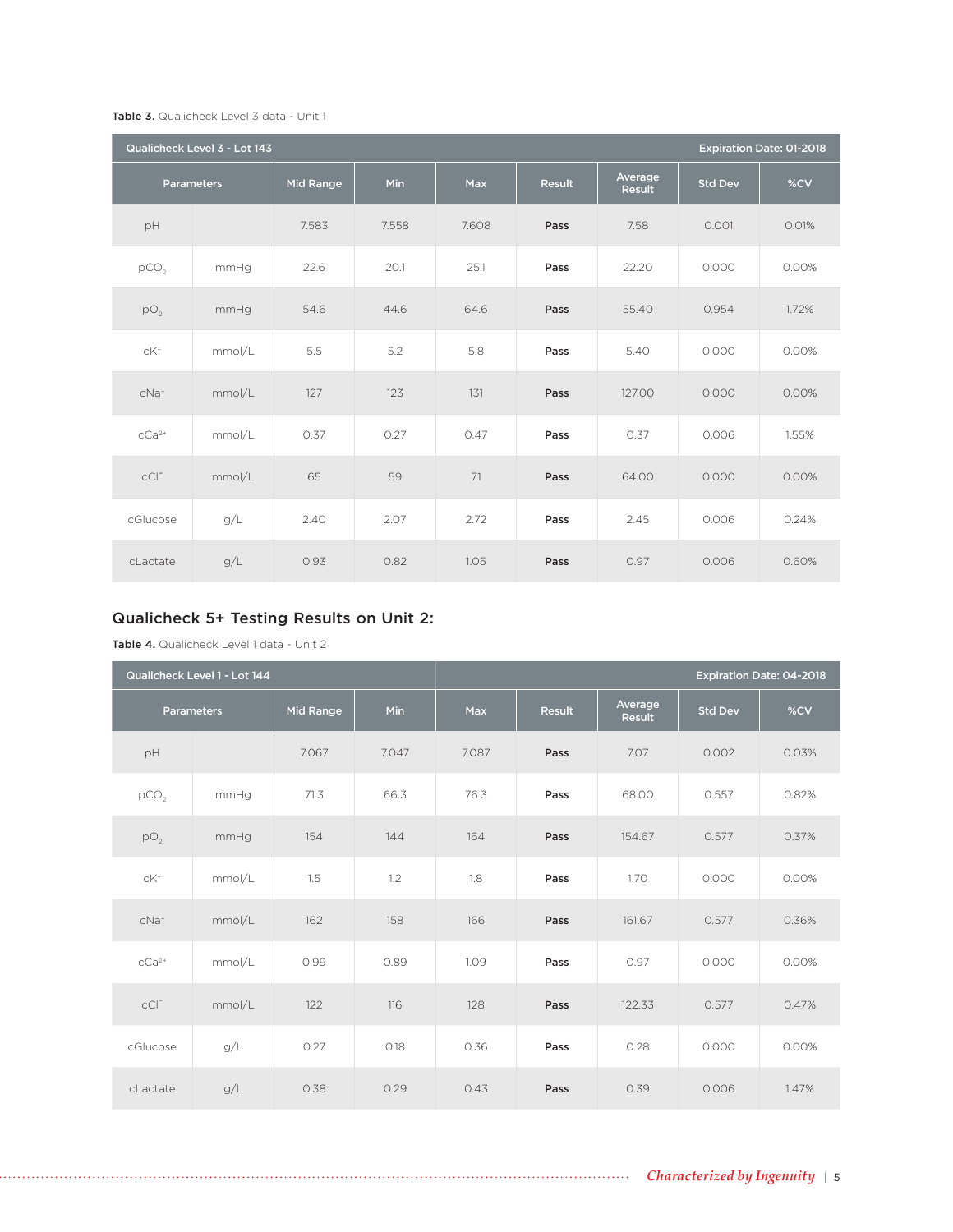## Table 5. Qualicheck Level 2 data - Unit 2

|                   | Qualicheck Level 2 - Lot 147 |                  |            |            | <b>Expiration Date: 02-2018</b> |                          |                |       |  |
|-------------------|------------------------------|------------------|------------|------------|---------------------------------|--------------------------|----------------|-------|--|
| <b>Parameters</b> |                              | <b>Mid Range</b> | <b>Min</b> | <b>Max</b> | Result                          | Average<br><b>Result</b> | <b>Std Dev</b> | %CV   |  |
| pH                |                              | 7.401            | 7.381      | 7.421      | Pass                            | 7.40                     | 0.001          | 0.01% |  |
| pCO <sub>2</sub>  | mmHg                         | 40.5             | 37.5       | 43.5       | Pass                            | 40.27                    | 0.208          | 0.52% |  |
| pO <sub>2</sub>   | mmHg                         | 100              | 92         | 108        | Pass                            | 100.33                   | 0.577          | 0.58% |  |
| $CK^+$            | mmol/L                       | 3.8              | 3.5        | 4.1        | Pass                            | 3.70                     | 0.000          | 0.00% |  |
| $cNa+$            | mmol/L                       | 141              | 137        | 145        | Pass                            | 141.00                   | 0.000          | 0.00% |  |
| $cCa2+$           | mmol/L                       | 0.53             | 0.43       | 0.63       | Pass                            | 0.52                     | 0.000          | 0.00% |  |
| C                 | mmol/L                       | 97               | 91         | 103        | Pass                            | 98.00                    | 0.000          | 0.00% |  |
| cGlucose          | g/L                          | 1.01             | 0.86       | 1.15       | Pass                            | 1.00                     | 0.006          | 0.58% |  |
| cLactate          | g/L                          | 0.14             | 0.10       | O.19       | Pass                            | O.15                     | 0.006          | 3.94% |  |

## Table 6. Qualicheck Level 3 data - Unit 2

| Qualicheck Level 3 - Lot 143 |        |           |       | Expiration Date: 01-2018 |               |                   |                |       |
|------------------------------|--------|-----------|-------|--------------------------|---------------|-------------------|----------------|-------|
| <b>Parameters</b>            |        | Mid Range | Min   | <b>Max</b>               | <b>Result</b> | Average<br>Result | <b>Std Dev</b> | %CV   |
| pH                           |        | 7.581     | 7.556 | 7.606                    | Pass          | 7.58              | 0.001          | 0.01% |
| pCO <sub>2</sub>             | mmHg   | 22.7      | 20.2  | 25.2                     | Pass          | 22.70             | 0.173          | 0.76% |
| pO <sub>2</sub>              | mmHg   | 55.7      | 45.7  | 65.7                     | Pass          | 54.13             | 0.306          | 0.56% |
| $cK^+$                       | mmol/L | 5.5       | 5.2   | 5.8                      | Pass          | 5.40              | 0.000          | 0.00% |
| $cNa+$                       | mmol/L | 127       | 123   | 131                      | Pass          | 127.00            | 0.000          | 0.00% |
| $CCa2+$                      | mmol/L | 0.37      | 0.27  | 0.47                     | Pass          | 0.37              | 0.000          | 0.00% |
| $cCl$ <sup>-</sup>           | mmol/L | 65        | 59    | 71                       | Pass          | 65.67             | 0.577          | 0.88% |
| cGlucose                     | g/L    | 2.45      | 2.13  | 2.77                     | Pass          | 2.42              | 0.000          | 0.00% |
| cLactate                     | g/L    | 0.94      | 0.83  | 1.05                     | Pass          | 0.96              | 0.006          | 0.60% |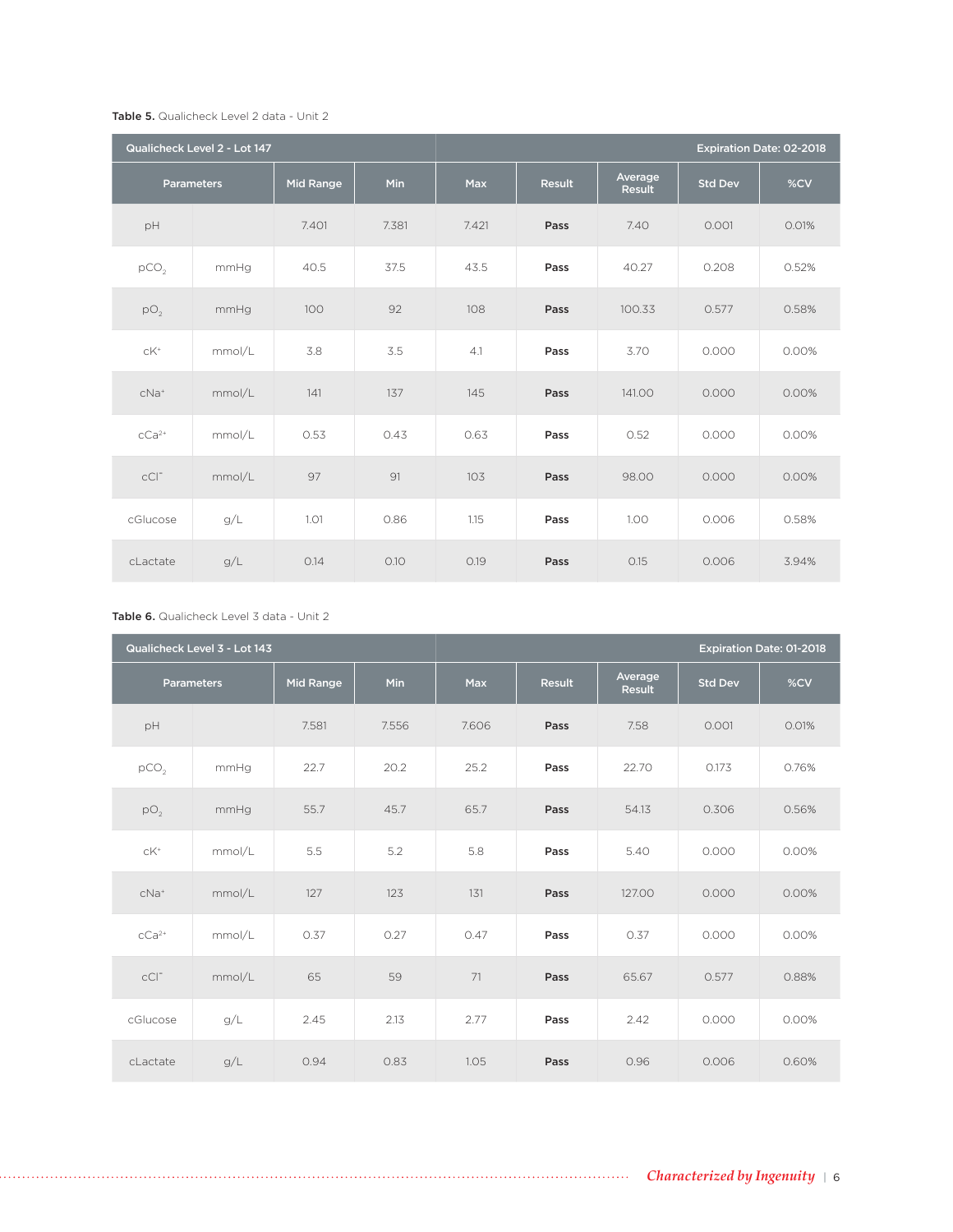Presented below are plots of the averaged results for pH, pCO<sub>2</sub>, pO<sub>2</sub>, glucose, and lactate from both MetaFLEX instruments (see Figures 7-11).



The low CV values for each parameter on both units combined with the high correlation results between the two units demonstrates the consistency and the precision of the Vi-CELL MetaFLEX.

In addition to testing the Qualicheck solutions, gravimetric solutions of glucose and lactate in DMEM media were tested. The glucose solutions were measured on two Vi-CELL MetaFLEX instruments (Units A & B) while the lactate solutions were only measured on one instrument (Unit C). The percent difference between the readings were calculated and the data was fit to a line of best approximation in order to determine the linearity and consistency of the results. The results are below.

| Glucose                |        |        |         |                |                        |  |  |  |  |  |
|------------------------|--------|--------|---------|----------------|------------------------|--|--|--|--|--|
| <b>Measured</b><br>g/L | Unit A | Unit B | Average | Average<br>CV% | %<br><b>Difference</b> |  |  |  |  |  |
| 1.0                    | 0.96   | 0.96   | 0.96    | 2.93           | 0.00                   |  |  |  |  |  |
| 2.0                    | 1.91   | 1.91   | 1.91    | 1.25           | 0.00                   |  |  |  |  |  |
| 4.0                    | 3.94   | 3.95   | 3.94    | 0.25           | 0.25                   |  |  |  |  |  |
| 8.0                    | 7.18   | 7.24   | 7.21    | 2.76           | 0.74                   |  |  |  |  |  |

Table 7. Glucose linearity data



Figure 12: Glucose linearity data with line of best fit